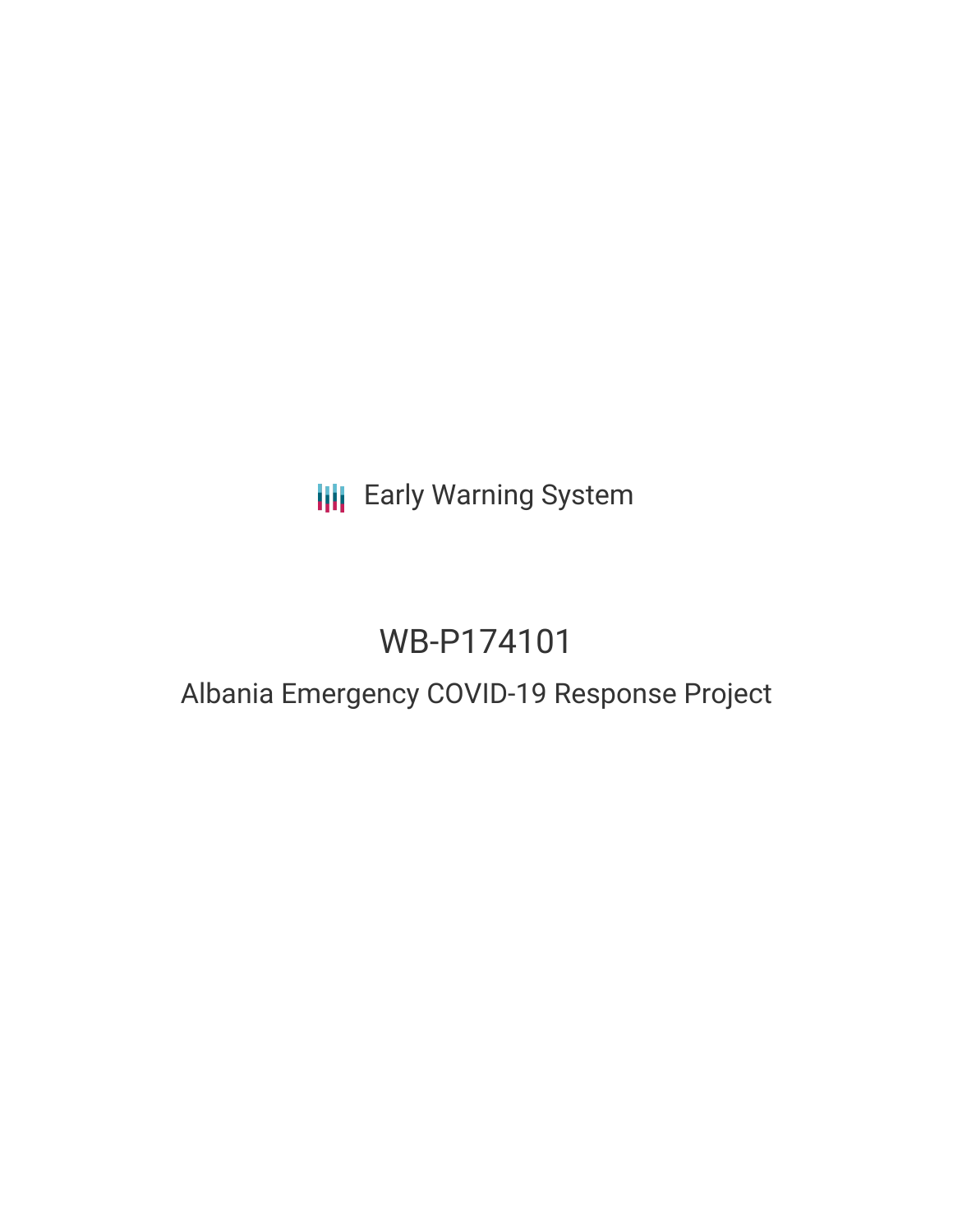

#### **Quick Facts**

| <b>Countries</b>               | Albania                     |
|--------------------------------|-----------------------------|
| <b>Financial Institutions</b>  | World Bank (WB)             |
| <b>Status</b>                  | Approved                    |
| <b>Bank Risk Rating</b>        | U                           |
| <b>Voting Date</b>             | 2020-07-30                  |
| <b>Borrower</b>                | Government of Albania       |
| <b>Sectors</b>                 | <b>Education and Health</b> |
| <b>Investment Type(s)</b>      | Loan                        |
| <b>Investment Amount (USD)</b> | $$16.80$ million            |
| <b>Loan Amount (USD)</b>       | $$16.80$ million            |
| <b>Project Cost (USD)</b>      | \$16.80 million             |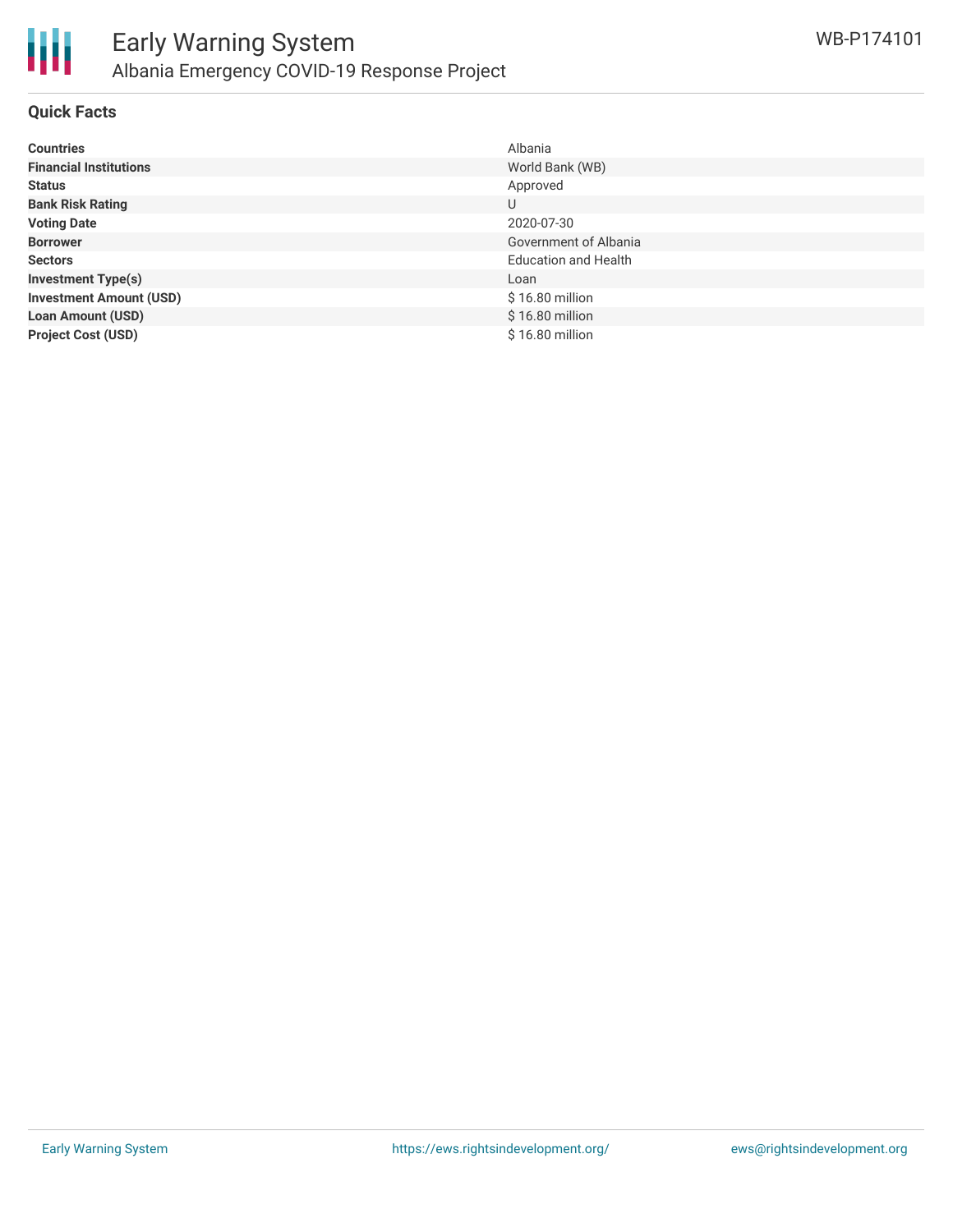

### **Project Description**

According to bank documents, the project aims to respond to the threat posed by COVID-19 and to strengthen the national health system for public health preparedness in Albania.

The World Bank has classified this project as having Moderate environmental and social risks.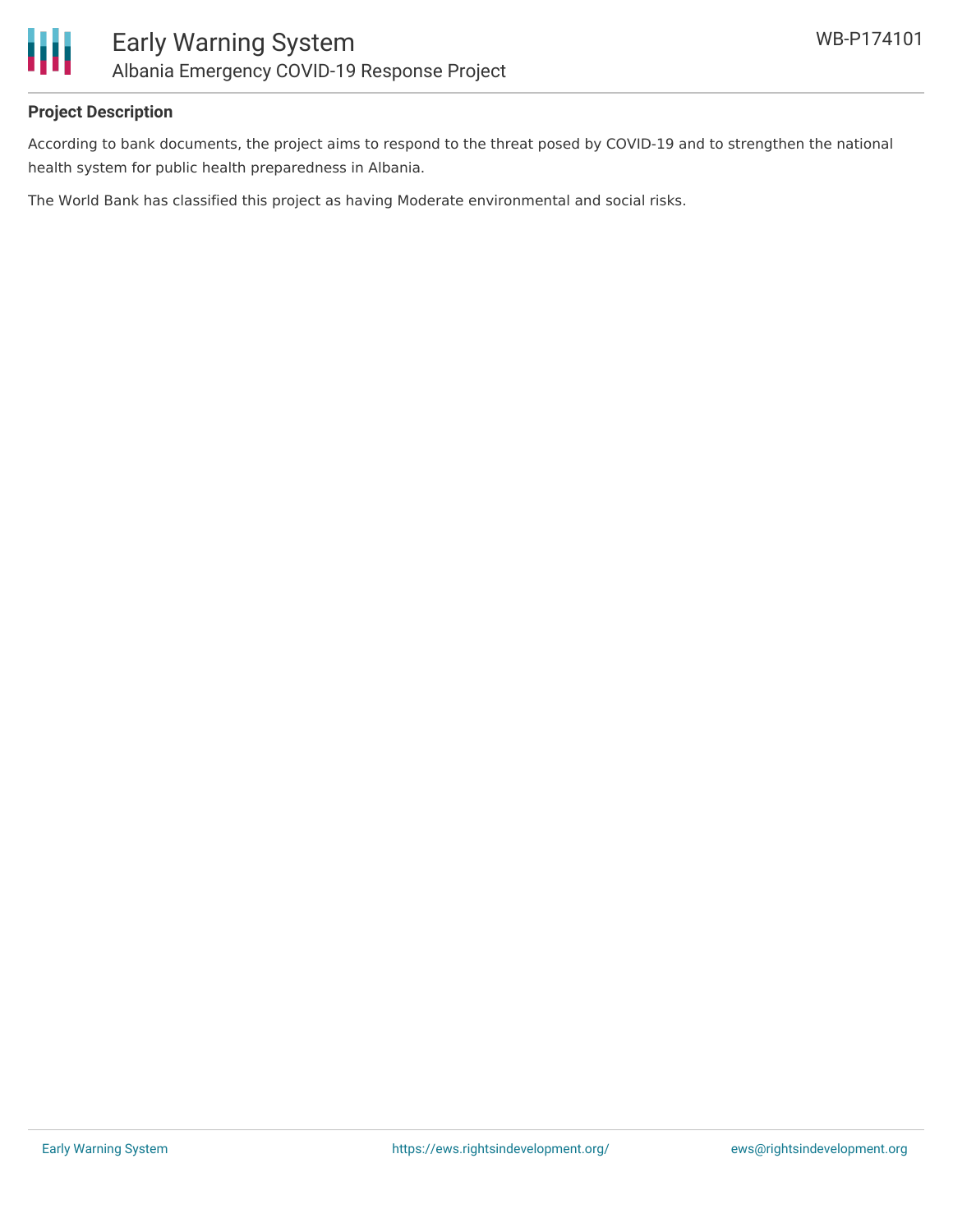

### **Investment Description**

World Bank (WB)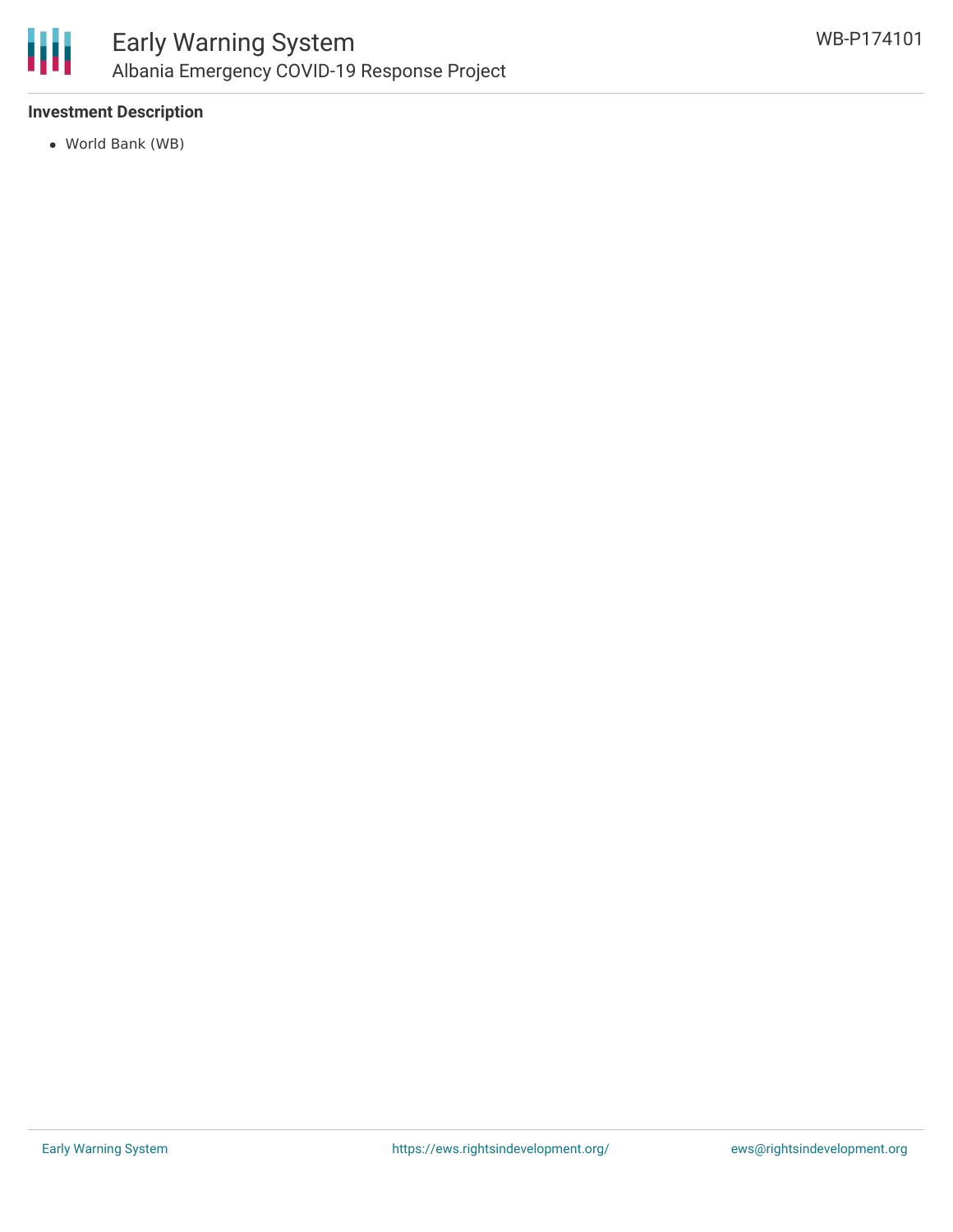

#### **Contact Information**

Ministry of Health and Social Protection

Erjona Hoxhaj, Chief of Cabinet Ministry of Health and Social Protection

[erjona.hoxhaj@shendetesia.gov.al](mailto:erjona.hoxhaj@shendetesia.gov.al)